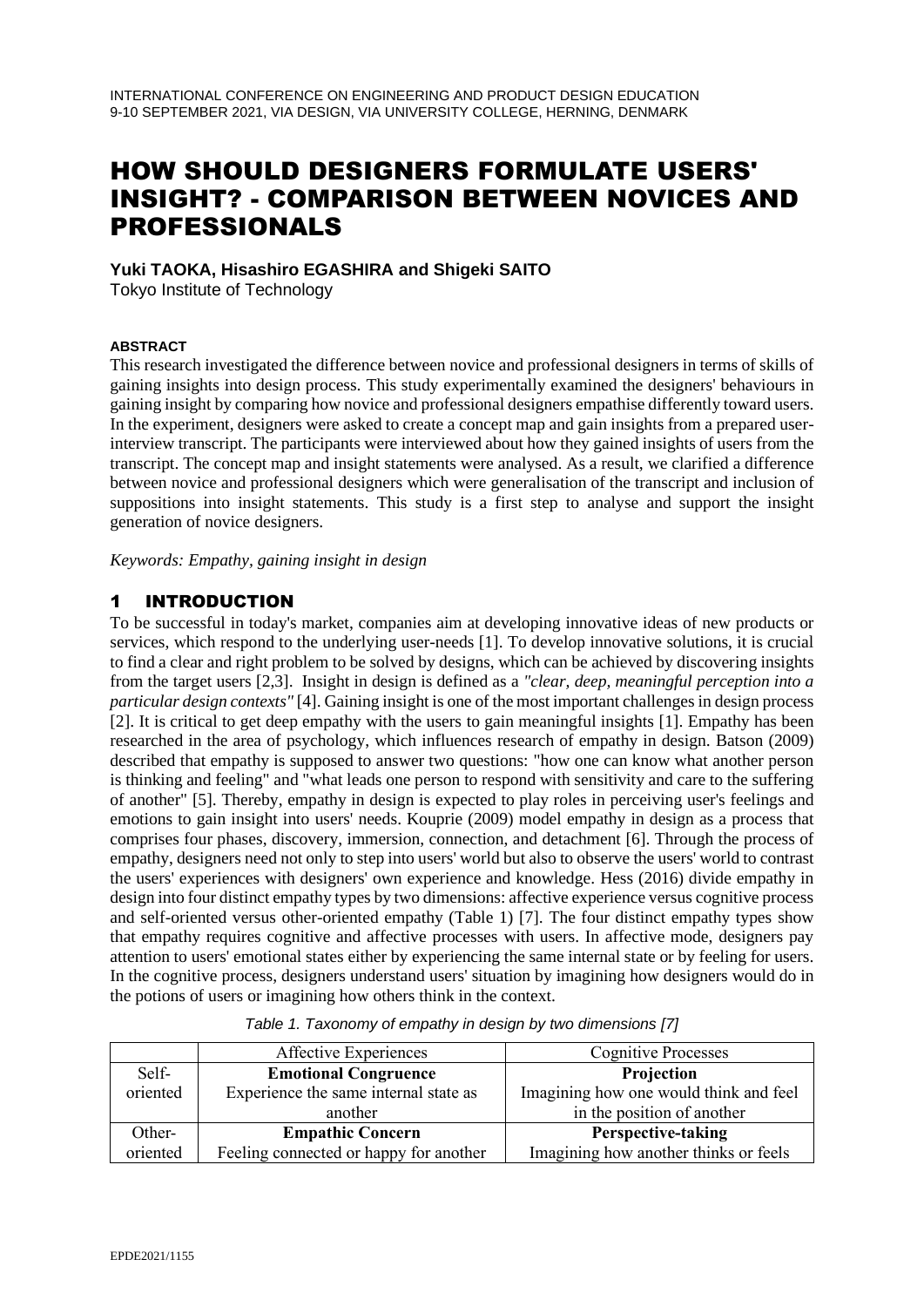Smeenk (2019) proposes *the empathic formation compass* by combining the empathy map [7], the landscape of human-centred design[8], and *the mixed perspectives frameworks* [9,10] on the same map to express the relations among the maps from different researches in one image [9]. The proposed map can be used as a method to track the use of empathy in design process. The theoretical frameworks of empathy in design offer foundations of understanding empathy in design, while the literature has not revealed how designers gain insights through empathy.

This research aims at revealing the following two questions: "what is the difference between novice and professional designers in gaining insights from users' context?" and "what are the factors which make the differences?"

# 2 METHOD

Online experiments were conducted to compare novice and professional designers in how participants empathise with users and gain insights. The experiment participants were graduate students  $(n=11)$  in engineering who were learning design thinking for more than six months and professional designers (n=5) who had more than three years of working experience in design consultancy farms. In the experiment, participants were told that their task was "design a new product or service for a pleasant morning". The participants worked individually in the experiment, which was recorded by the online video meeting application. The experiment consisted of four steps (Figure 1).



*Figure 1. The process of the experiment*

After a short briefing of the experiment procedure, participants were asked to read a prepared userinterview transcript which was a pre-prepared transcript of an interview conducted by an author with an interviewee. The participants were asked to think as if the same team member did the interview. The interview was related to the theme, especially focused on the wake-up time. The transcript contained sixteen questions and the responses (Q&Rs), the user's daily life in the morning, and the user's profile information, such as age and gender (Figure 2).



*Figure 2. An excerpt of the given interview transcript*

Then, the participants were asked to organise and analyse the transcript to find out the problem of the interviewee. The participants created a concept map to visualise what they were thinking and how they expanded their thoughts. Concept map is a technique that helps to generate, organise, and visualise the ideas, which was used in a software of supporting to gain insights in design [2]. In the third step, the participants were to write down at least one insight in eight minutes, based on their analysis of the transcript. A template of insight was given to the participants, which was *"'OO' needs 'XX', because '…'"*, because good insights should have comprised, the user, their needs, and the reason why they needed it [2]. *'OO'* was the subject of the phrase, *'XX'* was what *'OO'* needs, and the reason was written in *'…'*. The participants were asked to select the best four insights and to rank the selected insights. Then, the participants were asked to explain how they came up with the insight statement which had been defined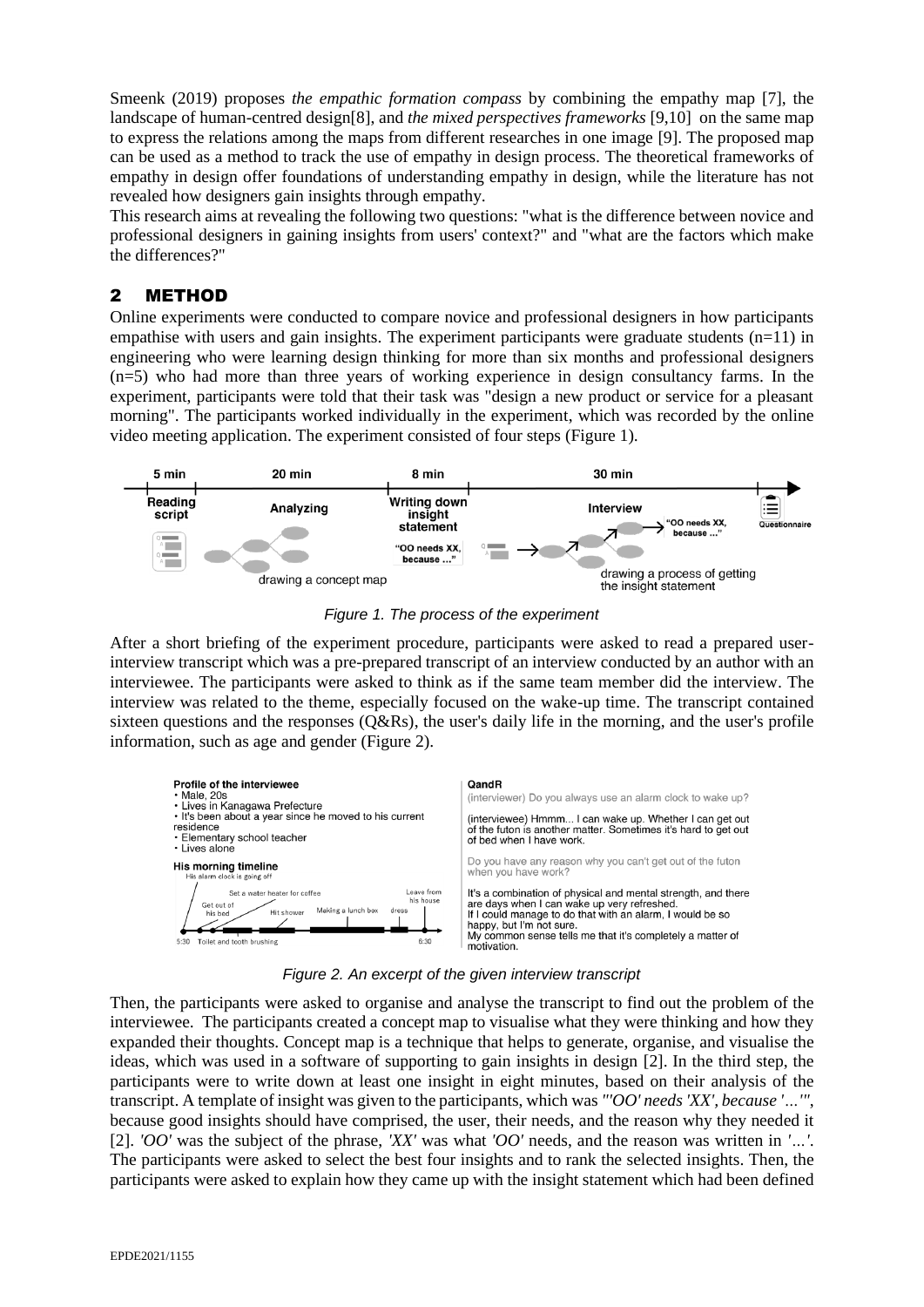at the previous step. This part aimed to clarify the participants' perspective and the logic toward the insight statement. In the interview, we asked seven questions to clarify how the participants gained the insight. The questions were (1) which parts of the transcript did they focus on, (2) which parts of the concept map were connected to the transcript, (3) which parts of the concept map were connected to insight statements, (4) why did they focus on that part of the transcript, (5) did they imagine what the user might have thought or felt or did they project themselves in the situation of the user which referred to the definitions of "perspective-taking" and "projection" [5], (6) were there any information missing in the interview transcript which they wanted to know, and (7) were there anything they felt like a problem but could not verbalise as a user statements in the given format. After the experiment, a questionnaire was given to the participants.

As a preliminary analysis, we analysed the experiments with three criteria. First, we looked at which part of the interview transcript the participants had used to generate insight. The given interview transcript had sixteen Q&Rs which were numbered from #1 to #16, and the figure of user's daily life, which were numbered as #17. We counted how often each segment was used based on the elaborated concept map. The numbers were normalised by dividing the count by the total number of insights generated by the same participants' profile, i.e., novices or professionals because the number of participants and the number of insight statements were not equal between professionals and novices. The insight statements were evaluated by dividing segments of the insight format, which was *""OO' needs 'XX', because '…'"*. The *'OO'* part, 'subject part', were coded into three categories: the user, a person who has a 'character' of the user, such as "teacher" and "a man who often oversleeps", and object or stuff, such as new products and morning routine. The number of each of the three categories written in the insight statements were counted and then normalised the count by dividing it by the sum of the number of insight statements generated by each participant's profile. We called *'XX'* part as, 'object part,' and *'…'* part as 'reason part'. We coded both parts by the criteria of whether the participants' supposition(s) was included. If exactly the same words or phrases as both of the parts were stated in the user-interview script, the part was coded as 'directly from the interview'. Otherwise, we coded it as 'supposition included'. As each part was coded into two categories, an insight statement fitted into one of four groups as Table 2. After coding all the insight statements into four groups, we examined the difference between novice and professional designers with the number of insight statements coded as each group divided by the sum of the number of insight statements. The values were calculated separately for novice and professional designers.

|             |                      | '' reason part            |                         |
|-------------|----------------------|---------------------------|-------------------------|
|             |                      | Directly mentioned in the | Including participant's |
|             |                      | interview transcript      | supposition             |
| 'XX'        | Directly mentioned   | DxD                       | DxS                     |
| object part | Supposition included | SxD                       | SxS                     |

*Table 2. Taxonomy of the insight statements in this experiment*

## 3 RESULT

Figure 3 is an example of the final outcomes of the experiment. Area of the concept map and insight statement were generated during the analysis and stating insight statement phase. The arrows and notes were added based on the interview. This study reports the result of the count of the interview transcript used for the insight statements and analysis of the insight statements.



*Figure 3. An example of concept map and process of gaining insight*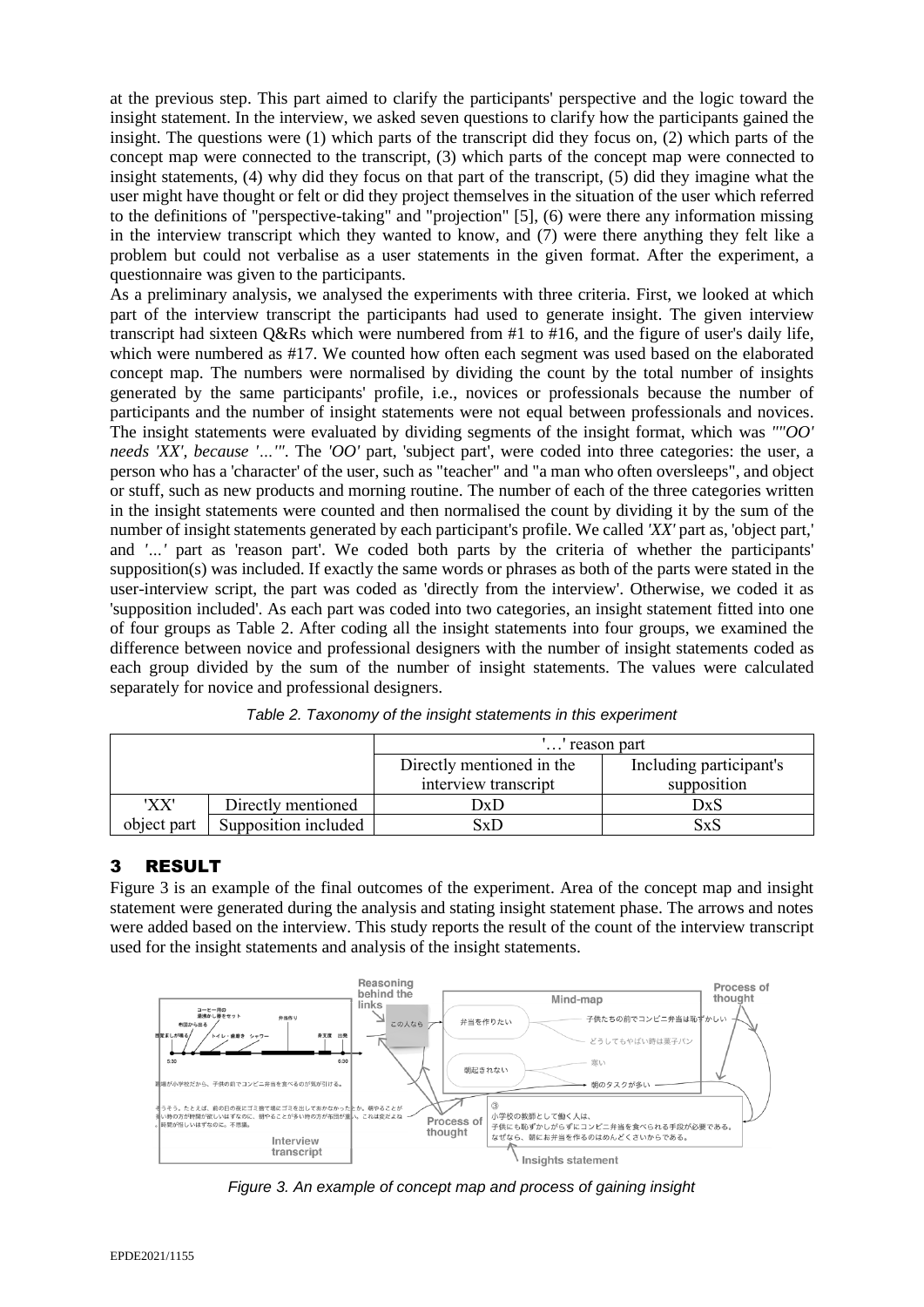The generated insight by novice participants was, for example, "People who wake up early need to have an open mind, because rushing to get ready can cause a lot of stress.". The example of insight by professional designers was "the user needs support to finish daily tasks efficiently (To gain a control over life) because it would save the user more time".

#### **3.1 Result of use of the interview transcript**

Figure 4 shows the comparison of the ratio of novice and professional designers for each Q&Rs in the interview transcript  $(\#1 \sim \#16)$  and the figure of user's daily life as  $\# 17$ . The results were statistically analysed by proportion test. There were no significant differences in the comparison, where the smallest *p* values (0.17 > 0.05) were founded in  $i = 12$ , 14. This result suggests no difference in which parts of the interview transcript were used between by novices and by professionals.



*Figure 4. Q&Rs connected to user-needs per number of user-needs*

#### **3.2 Result of Subject part of needs**

The novice participants generated 38 insight statements, while professional designers wrote down 16 sentences. The subject of each insight statement was coded into three categories. The number of insight statements coded as each category was divided by the sum of the number of insight statements. Figure 5 shows that the result of the ratio of the subject of insight statements. For each category, significant differences were found by proportion test ( $p < 0.01$ ). Novice designers were more likely to write generalised characters which are the same 'character' with the interviewees of the transcript as a subject of insight statements. By contrast, the professional designers wrote more "the user" or "not the user nor character" than the novices. "Teacher" was the only character that professional designers wrote in the insight statements, and that was the most frequently stated character (12%) of all participants as well.

|                              |                                              | The number          |
|------------------------------|----------------------------------------------|---------------------|
|                              |                                              | novice/professional |
| Character categories         | Examples of each category: 'OO'              | (percentage in all  |
|                              |                                              | codes)              |
| teacher                      | Teacher                                      | 5/4(12%)            |
| cannot wake up / oversleep   | A person who often oversleeps                | 7/0(17%)            |
| cannot get out from the bed  | A person who cannot get out of bed           | 5/0(12%)            |
| many tasks to do             | A person who has many tasks in the morning   | $4/0(10\%)$         |
| drink coffee                 | A person who drinks coffee in the morning    | 2/0(5%)             |
| low self-control             | A person with poor self-control              | $1/0$ (2%)          |
| wake up early in the morning | A person who must wake up early              | 2/0(5%)             |
| work efficiency              | A person who values efficiency               | $1/0$ (2%)          |
| have something to do         | A person who has things to do in the morning | $1/0$ (2%)          |
| consider                     | A person who thinks what to do in his head   | $1/0$ (2%)          |
| lives alone                  | A man who lives alone                        | 5/0(12%)            |
| go to work in the morning    | A person who goes to work in the morning     | 2/0(5%)             |
| have morning routine         | A person who has a morning routine           | $1/0$ (2%)          |

*Table 3. Examples of each category and proportion of the characters used in the subject* 

*part*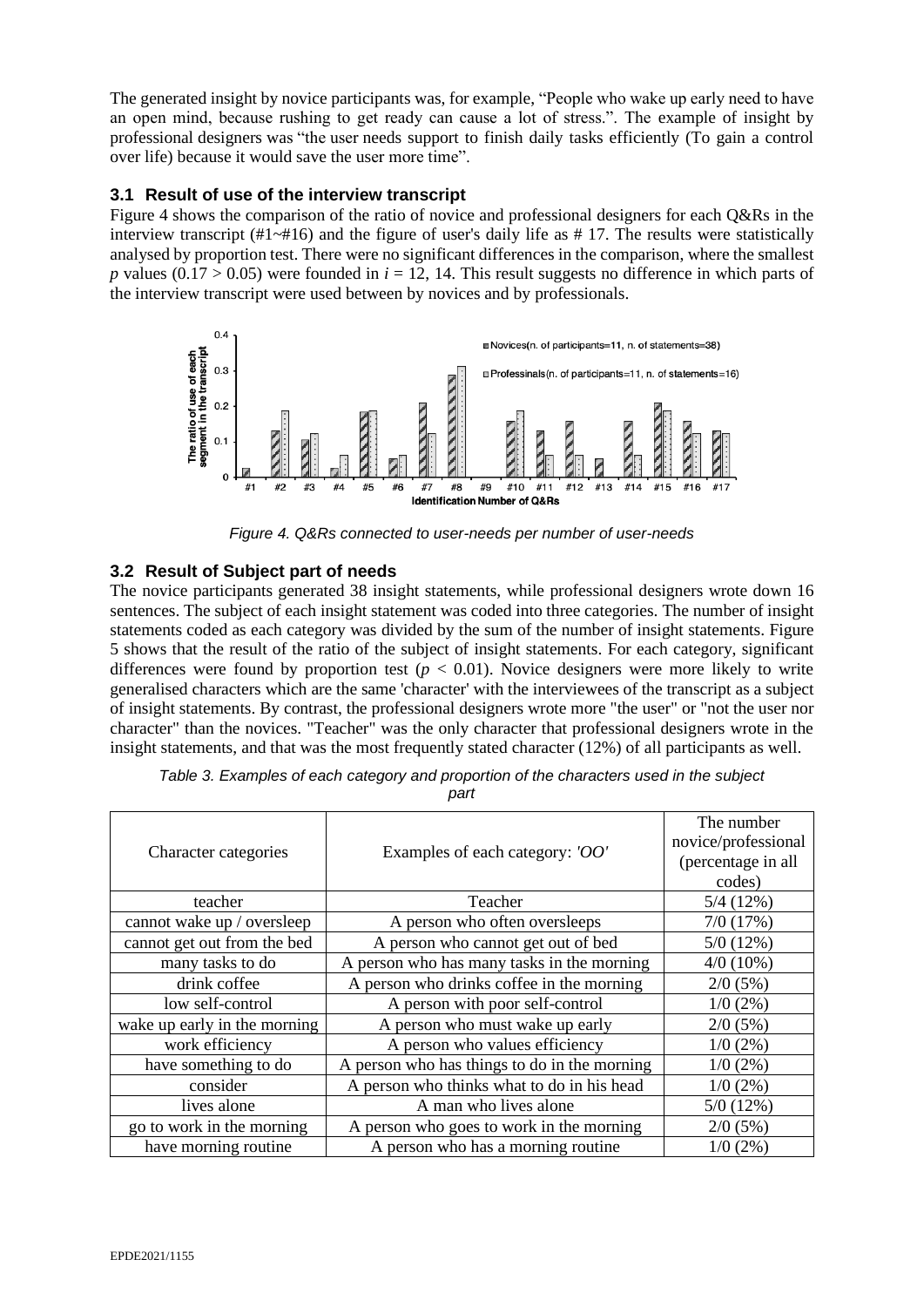Forty-one user-needs were categorised as 'character,' and thirteen different types of characters were mentioned (Table 3). In table 3, the numbers of each categories were counted within insights statement of the same participants' profile. The ratio of each character to all insight statement categorised as 'character'. The characters were based either on participants' profile or on the transcript of the interview. The result implies that in writing down sentences, the novice participants tended to generalise while professionals stick to the interviewee.



*Figure 5. Comparison of subject part*

#### **3.3 Results of the user-needs construction**

The object part and reason part of each insight statement were categorised into four groups. Figure 6 (left) shows the proportion of each category to the total numbers of insight statements. Between novice and professional designers, there was the tendency that professional designers were more likely to construct the insight statements in SxS way, which contained the supposition in both object part and reason part than novice designers did. Moreover, among the insight statements that contained at least one supposition, the result of proportion became shown in Figure 6(right).

Novice designers wrote down 23 insight statements, while professionals wrote down nine statements. There were significant differences in the value that professionals were tended to write down SxS insight than novice designers did by proportion test. Figure 6(right) also shows that professional designers wrote more SxS insight than DxS and SxD. This result implies that professional designers wrote SxS insight when writing insight including suppositions.



*Figure 6. (left)The proportion of the coded user-needs / (right) Proportion of the coded userneeds (without DxD grouped needs)*

## 4 DISCUSSION

We compared the insights creation process and insight statements between novices and professionals. The results show that there is no difference in what interview transcripts were used between novice and professionals. It means that the differences between novice and professionals lie in the analysis of the transcript. First, there were significant differences in the subject part of user needs for all three categories. This result implies that novice designers tend to generalise the user by his or her character. Jones (2008) described that using 'personas' can improve the creativity in design process when it is used to understand the user's nature. However, badly constructed personas, such as 'promotional personas,' may cause assumptions and preconceptions [11]. Hence, generalising users by their character might not be good because it limits the capability of empathy. The insight statements of professional designers were more likely to be coded as SxS group. In other words, professional designers put more suppositions in their insights than novice designers did. This tendency is consistent with interview results with designers, which is that novice designers can solve well-defined problems rather than discover and define design challenges by themselves [12]. The result implies that novice designers cannot reframe design challenges because they try to find problems literally in what they hear or observe, rather than what they